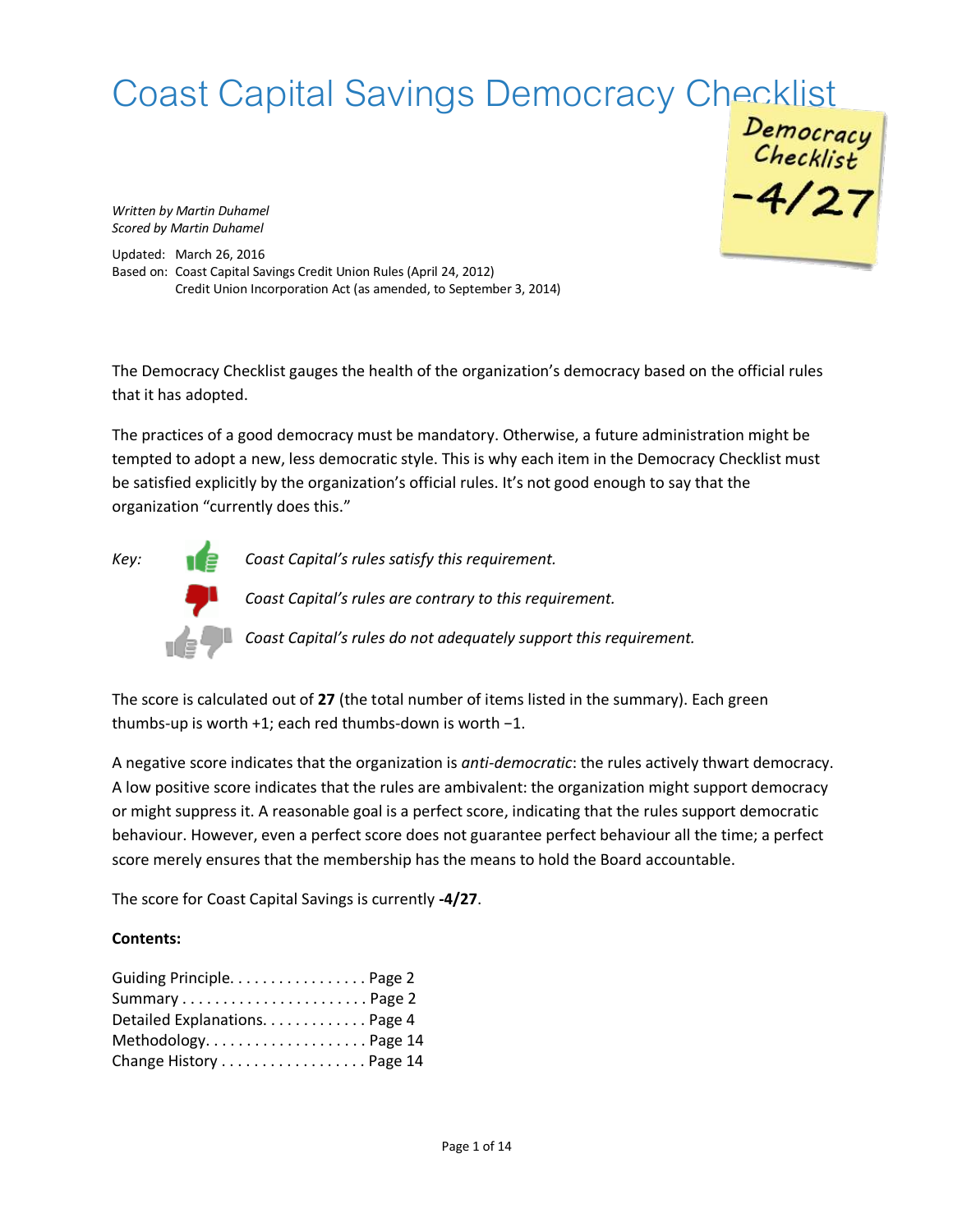# **Guiding Principle**

The Board of Directors has a duty to facilitate democratic governance of the co-operative, allowing themselves to be overseen by the membership. That is, they have a duty to keep the membership educated about democratic principles, informed about the co-operative's business, and empowered to make meaningful decisions when collective decisions are warranted.

# **Democracy Checklist – Summary**

#### **1. Democratic Conduct**

- a. Each director shall uphold the Guiding Principle of the co-operative's democracy as a fiduciary duty towards members.
- b. The Board shall undertake to fulfill the Guiding Principle of the co-operative's democracy.

#### **2. Director Elections**

- a. The Board shall inform members about upcoming elections, including how to become a candidate, and how to be an informed voter.
- b. A member's eligibility as a candidate for director shall not be subject to subjective judgement.
- c. The Board shall recommend candidates (or not) based only on their personal attributes, independent of other candidates. If the Board wants to make voting recommendations to achieve a particular composition of directors, they shall do so as a separate recommendation.
- d. Elections shall be conducted by preferential vote.

#### **3. Member Resolutions**

- a. The Board shall inform members about their right to propose resolutions, and the associated procedures and deadlines.
- b. A member's ability to propose a resolution shall not be subject to subjective judgement.

#### **4. Campaigns**

- a. For elections, the Board shall inform candidates about how to make their policy platforms known to other members.
- b. For member resolutions, the Board shall inform members about how to make their supporting statements known to other members.
- c. The Board shall inform whenever it advocates.
- d. Members shall be permitted to seek endorsements and alliances in their campaigns.

#### **5. Voting**

- a. Voting shall not start for at least 14 days from the time that members are informed of the available options, and voting shall remain open for at least 14 days.  $\blacksquare$
- b. Members shall be permitted to change their vote prior to the close of voting, when their vote is cast online.
- c. The Board shall not facilitate uninformed voting, including by putting its voting recommendations on the ballot.
- d. The Board shall not be redundant in communicating its voting recommendations.
- e. Any time they make voting recommendations, the Board shall help members to find information about other members' opinions.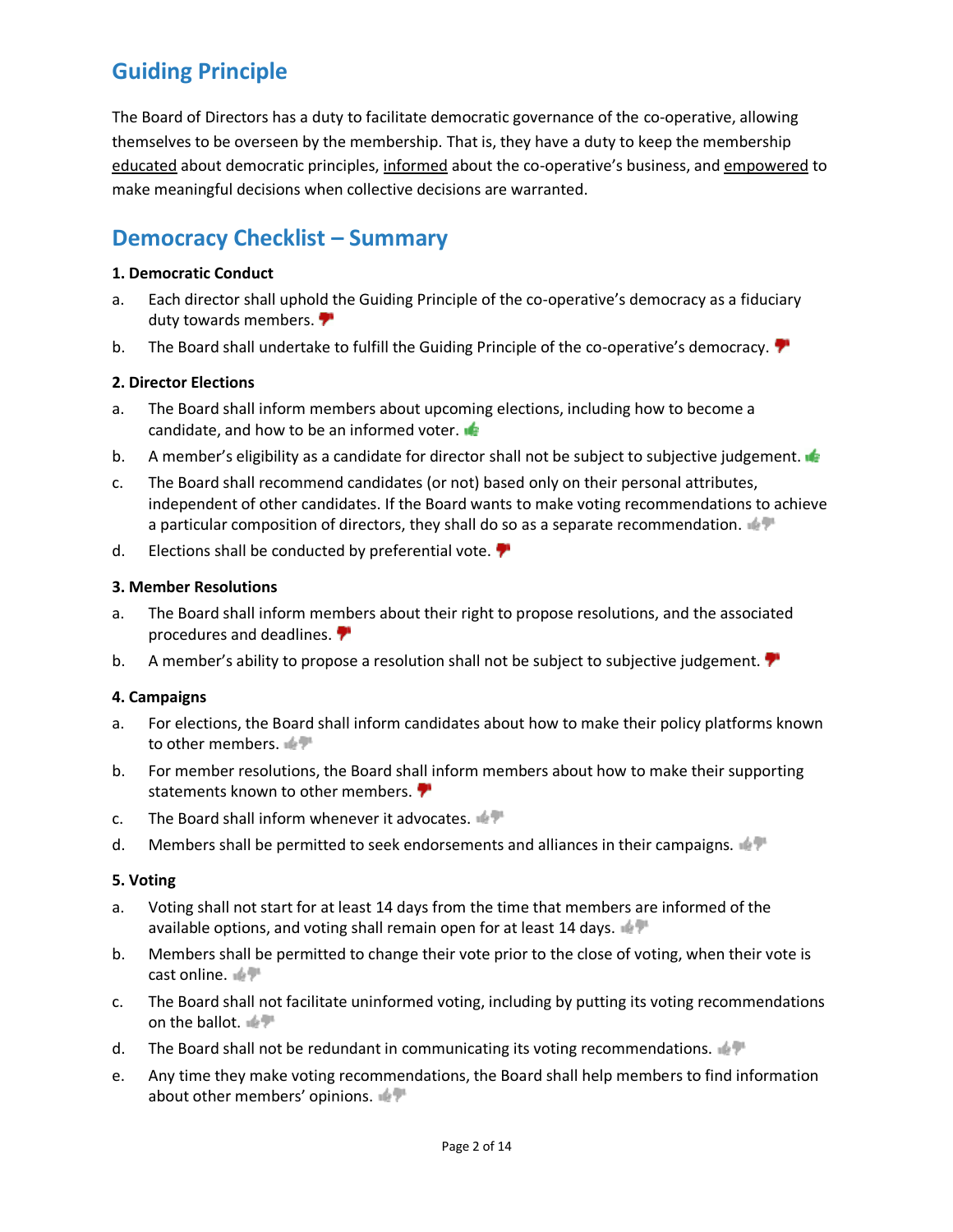#### **6. Communication**

- a. There shall be an online forum available to the membership year-round, dedicated to the discussion of the business of the co-operative.
- b. For each director election and for each resolution being voted on, members shall be able to see online the Board's recommendation, and the opinion of every member who wants to express an opinion.
- c. Members shall be permitted to communicate with other members in any way they choose, including during campaigns.

#### **7. Transparency**

- a. All information about the co-operative that is available to members, including historical information, shall be made available without impediment. Members shall be given the option to receive notification of changes to such information.
- b. The Board shall allow members to attend board meetings, in person and/or online.
- c. There shall be a publicly specified person or organization where whistleblowers can report problems with the co-operative, that protects the whistleblowers and reports problems to the membership in due course.

#### **8. Further Democratic Conduct**

- a. No rule or policy shall prohibit or penalize the civil expression of opinions by any member about matters relating to the co-operative.
- b. To remove a director from office shall require a vote of the membership.  $\blacktriangledown$
- c. To expel a member from the co-operative shall require that the member be given the option to appeal to a vote of the membership.  $\blacksquare$
- d. When rule changes are proposed pertaining to the Guiding Principle, the board shall disclose the ways in which the power of the membership might be reduced, and each change shall be voted on individually by the membership.

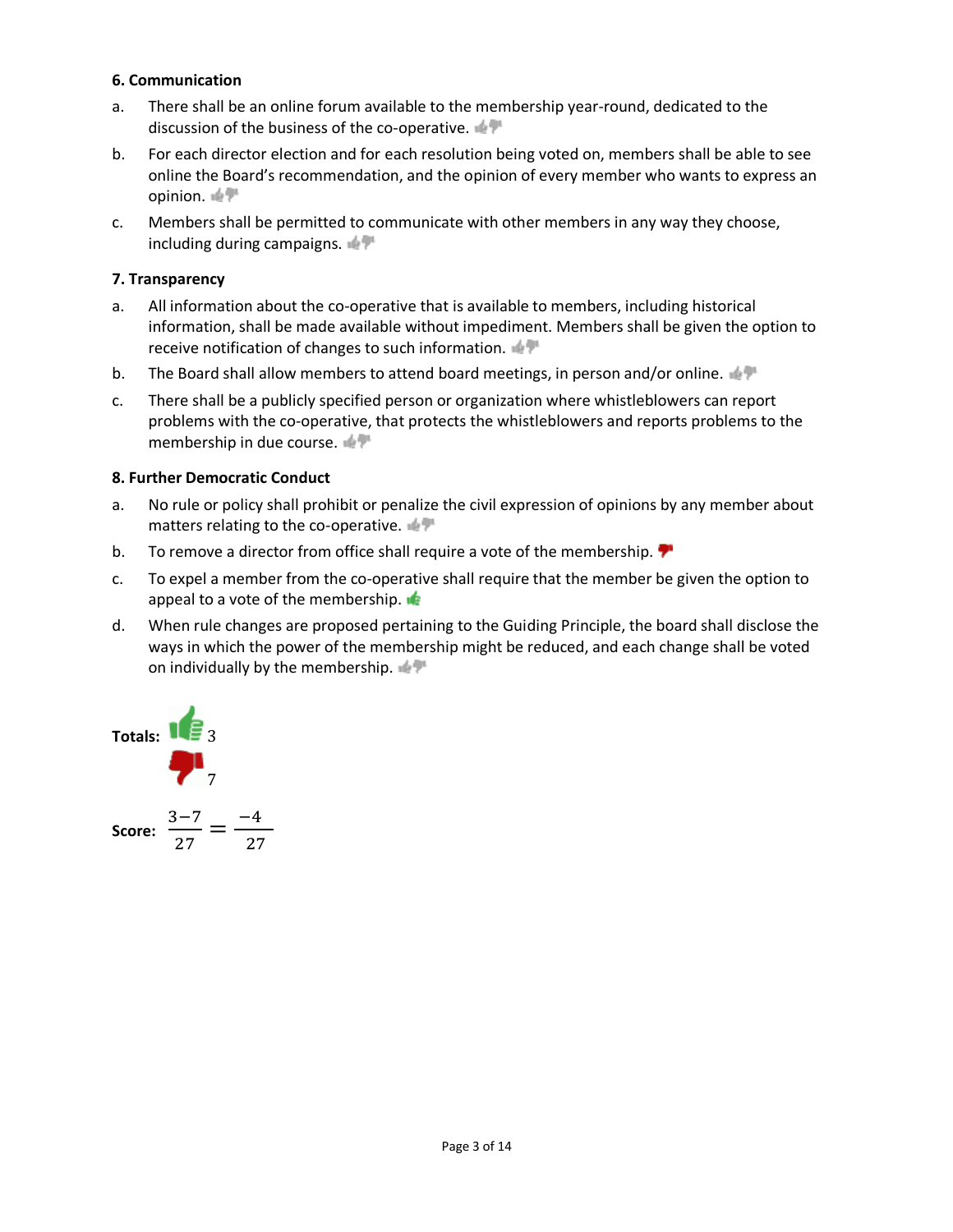# **Democracy Checklist – Detailed Explanations**

# **1a. (Democratic Conduct) Each director shall uphold the Guiding Principle of the co-operative's democracy as a fiduciary duty towards members.**

*Rationale:* Directors are required to uphold the principles of co-operatives, including democratic member control and education of members. The Credit Union Central of Canada advocates the seven internationally accepted Co-operative Principles, which include: $^1$ 

**2. Democratic Member Control** Co-operatives are democratic organizations controlled by their members, who actively participate in setting their policies and making decisions. Men and women serving as elected representatives are accountable to the membership. In primary co-operatives members have equal voting rights (one member, one vote) and co-operatives at other levels are also organized in a democratic manner.

**5. Education, Training and Information** Co-operatives provide education and training for their members, elected representatives, managers, and employees so they can contribute effectively to the development of their co-operatives. They inform the general public—particularly young people and opinion leaders—about the nature and benefits of co-operation.

*Analysis:* Coast Capital has no explicit rules in favour of this requirement, although it is a question of law whether the directors' fiduciary duty towards members extends automatically (without explicit rules) to the maintenance of democracy in the organization.

All of Coast Capital's anti-democratic rules (i.e., every other red thumbs-down within this document) are contrary to 1a.

### **1b. (Democratic Conduct) The Board shall undertake to fulfill the Guiding Principle of the co-operative's democracy.**

*Rationale:* The rule that satisfies this requirement establishes the positive duty of the Board to undertake to maintain the democratic operation of the co-operative. Every item in the Democracy Checklist is an example of what constitutes this undertaking.

Any anti-democratic rule of the co-operative is evidence to the contrary of this undertaking.

*Analysis:* Coast Capital has no rules in this regard.

 $\overline{a}$ 

Anti-democratic rules adopted by Coast Capital (not mentioned elsewhere in the Democracy Checklist) include the following:

Coast Capital relies (see 18.10) on the Credit Union Incorporation Act (see §77) for its rule that a special resolution requires 300 signatures. Given that Coast Capital does not facilitate meetings or discussions among its members (with the exception of its AGM, for which only 179 members attended in 2014), the 300 signature requirement is an unreasonable impediment to democracy, and is therefore an antidemocratic rule that Coast Capital should override.

18.10 Except for special resolutions proposed by the Board of Directors, no special resolution shall be considered or voted on at a general meeting of the Credit Union unless proposed for consideration by proposal or requisition in

 $1$  Credit Union Central of Canada. "Seven Co-operative Principles." Retrieved September 23, 2014. [www.cucentral.ca/SitePages/TheCreditUnionDifference/CooperativePrinciples.aspx.](http://www.cucentral.ca/SitePages/TheCreditUnionDifference/CooperativePrinciples.aspx)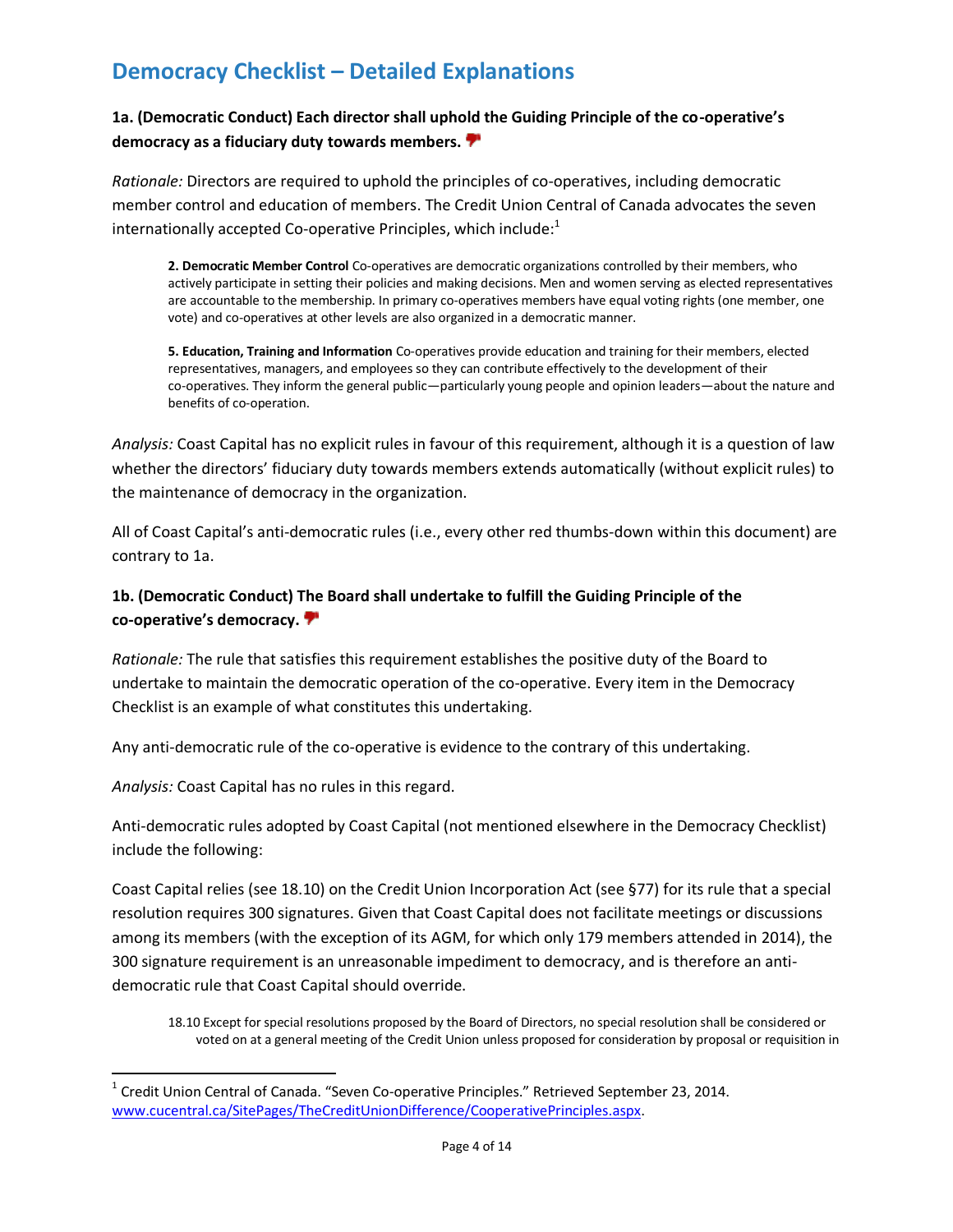accordance with the provisions of the Credit Union Incorporation Act, in which case the Board of Directors shall adhere to the Credit Union Incorporation Act in dealing with such proposal or requisition.

Credit Union Incorporation Act:

77 (1) By requisition signed by not less than 5% in number of the members or 300 members, whichever is the lesser, members of a credit union may propose a special resolution for consideration at a general meeting.

(2) Section 76 applies in respect of a proposed special resolution under this section.

# **2a. (Director Elections) The Board shall inform members about upcoming elections, including how to become a candidate, and how to be an informed voter.**

*Rationale:* Democratic procedures and must not be hidden from the membership. The Board must facilitate member involvement in the co-operative.

*Analysis:* Coast Capital's rules ensure that members are informed about their opportunity to become a Director (see 16.5), and it provides at least one information session for prospective Directors (see 16.7).

The Nominations committee determines what information is made available to voters (see 16.15). I'm being generous here because the Nominations Committee should not be given "unfettered discretion" on this matter.

- 16.5 At least 90 days before each Annual General Meeting, the Nominations Committee shall:
	- (a) notify all members of the Credit Union that an election of Directors is to take place, specifying the number of positions (and any residency requirements established pursuant to Rule 13.3) which the Nominations Committee knows at that time are required to be filled;
	- (b) invite members to submit to the Nominations Committee, in such form or forms the Nominations Committee shall from time to time prescribe for the purpose, the names of proposed candidates (and, if applicable, the residency of any such person proposed as a candidate) prior to a date which shall be specified in the notice, which date shall not be less than 30 days from the date of the notice; and
	- (c) advise all members, that for purposes of being eligible to vote in the election, a person must be a member, other than a junior member, in good standing on the Voting Record Date established in accordance with Rule 19.1.
- 16.7 The Credit Union shall, prior to the date on which nominations are to close, at such times and places as are specified by the Nominations Committee, hold one or more information sessions for those members who are considering permitting their names to be placed in nomination as candidates for election as a Director. The name of a member shall not be placed in nomination as a candidate for election as a Director if that member has not attended at least one of the information sessions so held, unless the requirement to attend an information session has been waived by the Nominations Committee in accordance with these Rules. Before the name of a member is placed in nomination as a candidate for election as a Director, that member must attend an interview with the Nominations Committee, at the time and place specified by the Nominations Committee pursuant to Rule 16.10, unless the requirement to attend such interview has been waived by the Nominations Committee in accordance with these Rules. If an individual is not able to attend an information session or interview due to extenuating circumstances, the Nominations Committee may waive the applicable attendance requirement. The Nominations Committee may waive either or both of these attendance requirements for any member who is then currently serving on the Board of Directors.
- 16.15 Where the number of qualified persons nominated for the offices for which the election is to be held is in excess of the vacancies to be filled, having regard to any residency requirements established pursuant to Rule 13.3, an election shall be held before the next Annual General Meeting to fill the vacancies. Where an election is to be held, the Nominations Committee shall make available to all members of the Credit Union entitled to vote, in sufficient time so as to provide the members at least 18 days notice (having regard to section 78(5) of the Credit Union Incorporation Act), such information regarding the dates of the election, candidates ( and for greater certainty, the Nominations Committee may include more information about recommended candidates), voting eligibility, balloting (including instructions for casting ballots) and any such other information and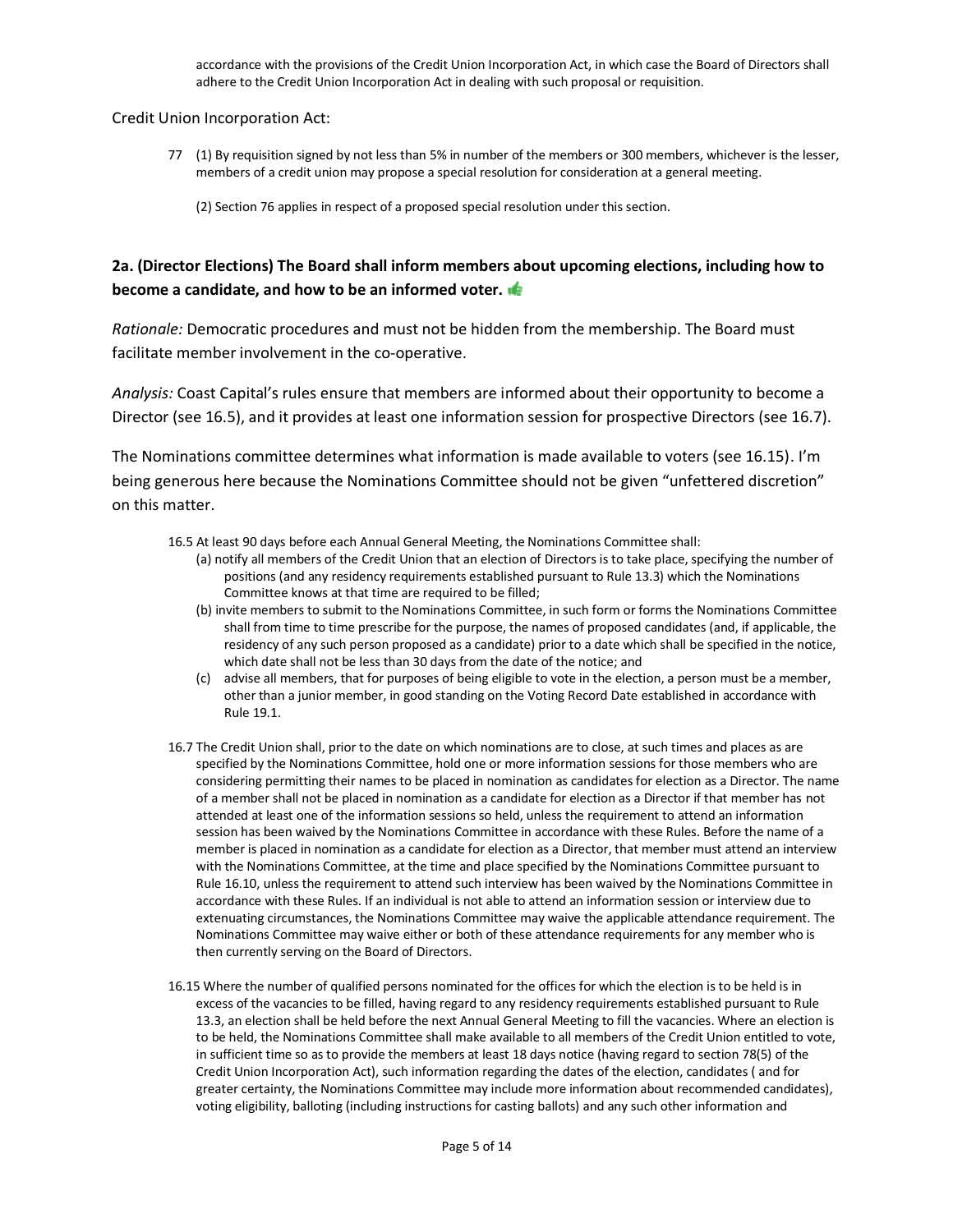# **2b. (Director Elections) A member's eligibility as a candidate for director shall not be subject to subjective judgement.**

*Rationale:* To be a candidate for director, a member must satisfy any objective requirements stated in the co-operative's rules. However, the rules must not give the current Board enough flexibility to disqualify someone that they don't like.

*Analysis:* Coast Capital's rules (see 15.2) do not allow the current Board or a nomination committee to preclude candidates from running in an election. Specific qualification requirements (see 15.3) are objective.

- 15.2 Each person, other than a junior member or a person disqualified by Rule 15.3, who is a member in good standing of the Credit Union as at the close of nominations immediately before such member's election or appointment as a Director, is eligible to be a Director.
- 15.3 A person is not eligible to be elected or appointed to the office of Director of the Credit Union and, if holding the office of Director of the Credit Union, shall immediately vacate the office, if such person:
	- (a) is not, or ceases to be, eligible to be insured as required under the Financial Institutions Act;
	- (b) is an employee of the Credit Union Deposit Insurance Corporation of British Columbia, an auditor of a credit union or a public servant concerned by his duties with the affairs of a credit union;
	- (c) is a corporation;
	- (d) is an undischarged bankrupt;
	- (e) is a discharged bankrupt and less than five years has elapsed since the date of discharge from bankruptcy;
	- (f) is convicted of an offence in connection with the promotion, formation or management of a corporation or involving fraud unless five years have elapsed since the latest of:
		- (i) the expiration of the period fixed for suspension of passing of sentence;
		- (ii) the imposition of a fine; or
		- (iii) the conclusion of a term of imprisonment and probation;

but the disability imposed by this Rule 15.3(f) ceases on a pardon being granted under the Criminal Records Act (Canada);

- (g) is found to be incapable of managing his or her own affairs by reason of mental infirmity;
- (h) being a Director, has failed, without being excused, to attend regular monthly meetings of Board of Directors for three consecutive months in which meetings are held;
- (i) is an employee of the Credit Union, a subsidiary of the Credit Union or an associated corporation in which the Credit Union holds shares, or a relative of:
	- (A) that employee; or
	- (B) the spouse of that employee;
	- who occupies the same house as that person;
- (j) is a director, officer, agent, or employee of a credit union, bank, trust company, savings and loan association, loan company, real estate agency, insurance company, insurance agency or any other firm, association, syndicate, company, corporation or other business enterprise engaged in or concerned with or interested in, any business or any part thereof from time to time carried on by the Credit Union or by any of its subsidiaries (except where such person is a director of a central credit union, a Director of the Credit Union, a director of any credit union all or substantially all of the assets or shares of which have been acquired by the Credit Union, a director of any subsidiary of any credit union all or substantially all of the assets or shares of which have been acquired by the Credit Union, and not otherwise ineligible to be a Director of the Credit Union, or where the Board of Directors determines, by resolution, that this Rule 15.3(j) shall not apply to such person);
- (k) is the spouse of any person referred to in subparagraph (j) of this Rule 15.3;
- (l) has been an employee of the Credit Union, a subsidiary of the Credit Union or an associated corporation in which the Credit Union holds shares at any time during the two-year period immediately before such member's election or appointment; or
- (m) has ever been in default under any obligation to the Credit Union and has failed to pay the debt in full together with accrued interest;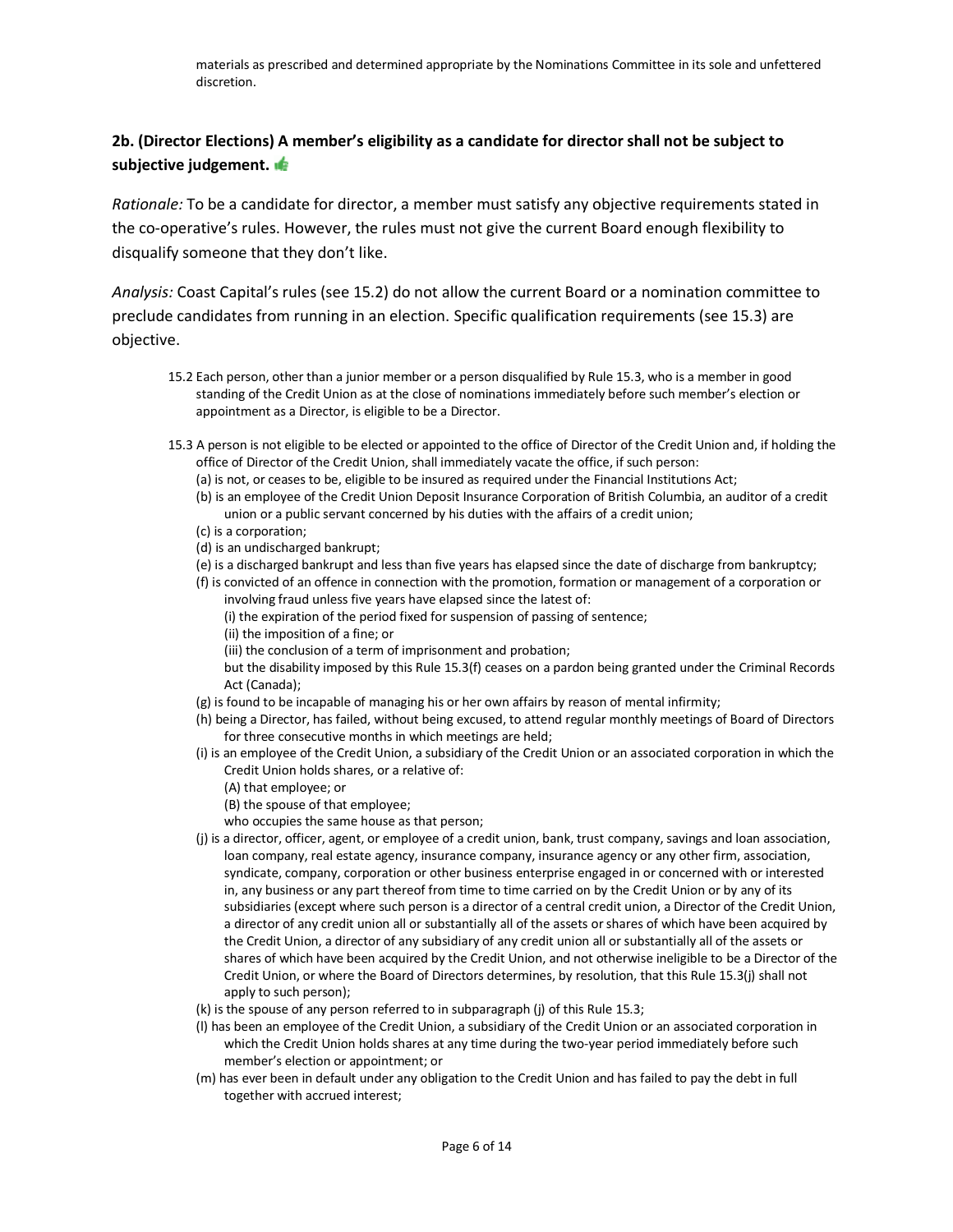- (n) is a person disqualified from becoming or acting as a director, pursuant to the Company Act, the Credit Union Incorporation Act or the Financial Institutions Act; or
- (o) was removed from the position of Director by the Board of Directors in accordance with Rule 13.7.

For the purposes of this Rule 15.3, the term "employee" includes a person who is paid to provide his or her services, directly or indirectly, to the Credit Union, a subsidiary of the Credit Union or financial institution, as the case may be, on a full-time or part-time basis as an employee, and the term "spouse" has the meaning given to it in the Credit Union Incorporation Act. The Board of Directors may, in their discretion, determine additional criteria for determining whether or not a person is an "employee" for the purposes of these Rules.

# **2c. (Director Elections) The Board shall recommend candidates (or not) based only on their personal attributes, independent of other candidates. If the Board wants to make a voting recommendation to achieve a particular composition of directors, they shall do so as a separate recommendation.**

*Rationale:* Board recommendations are powerful, and the Board's ability to recommend their friends should be limited. The rationale for their recommendations can be made more apparent by having them make two judgements: 1) whether or not each candidate would be acceptable on their own merits, and 2) what composition of candidates would be best at this particular moment in time.

*Analysis:* Coast Capital's Nominations Committee may nominate as many candidates as it wants to (see 16.11), but it has no constraints on its reasons for recommendations.

16.11 Taking in to account the number of returning Directors that are Financially Literate, the Nominations Committee may recommend any number of candidates and may communicate its recommendations and the reasons for its recommendations to the members in any manner as it thinks fit.

#### **2d. (Director Elections) Elections shall be conducted by preferential vote.**

*Rationale:* Preferential voting allows members to express themselves clearly with respect to their level of support for each candidate. Importantly, it avoids the problem of vote-splitting (where two popular candidates split their supporters, allowing a less popular candidate to win), and therefore avoids any need for strategic voting.

*Analysis:* Coast Capital requires ballots to be marked with exactly one vote for each vacancy to be filled (see 16.16).

16.16 Only those members in good standing on the Voting Record Date established pursuant to Rule 19.1 for such election shall be eligible to cast ballots in the election. A ballot cast in any election of Directors must contain the same number of votes as the number of vacancies to be filled in that election of Directors and any ballot indicating another intention is void.

#### **3a. (Member Resolutions) The Board shall inform members about their right to propose resolutions, and the associated procedures and deadlines.**

*Rationale:* Democratic procedures and must not be hidden from the membership. The Board must facilitate member involvement in the co-operative.

*Analysis:* The rules provide a deadline (see 18.4). However, the Coast Capital Board does not want members proposing resolutions. In fact, they explicitly say that they don't want to entertain resolutions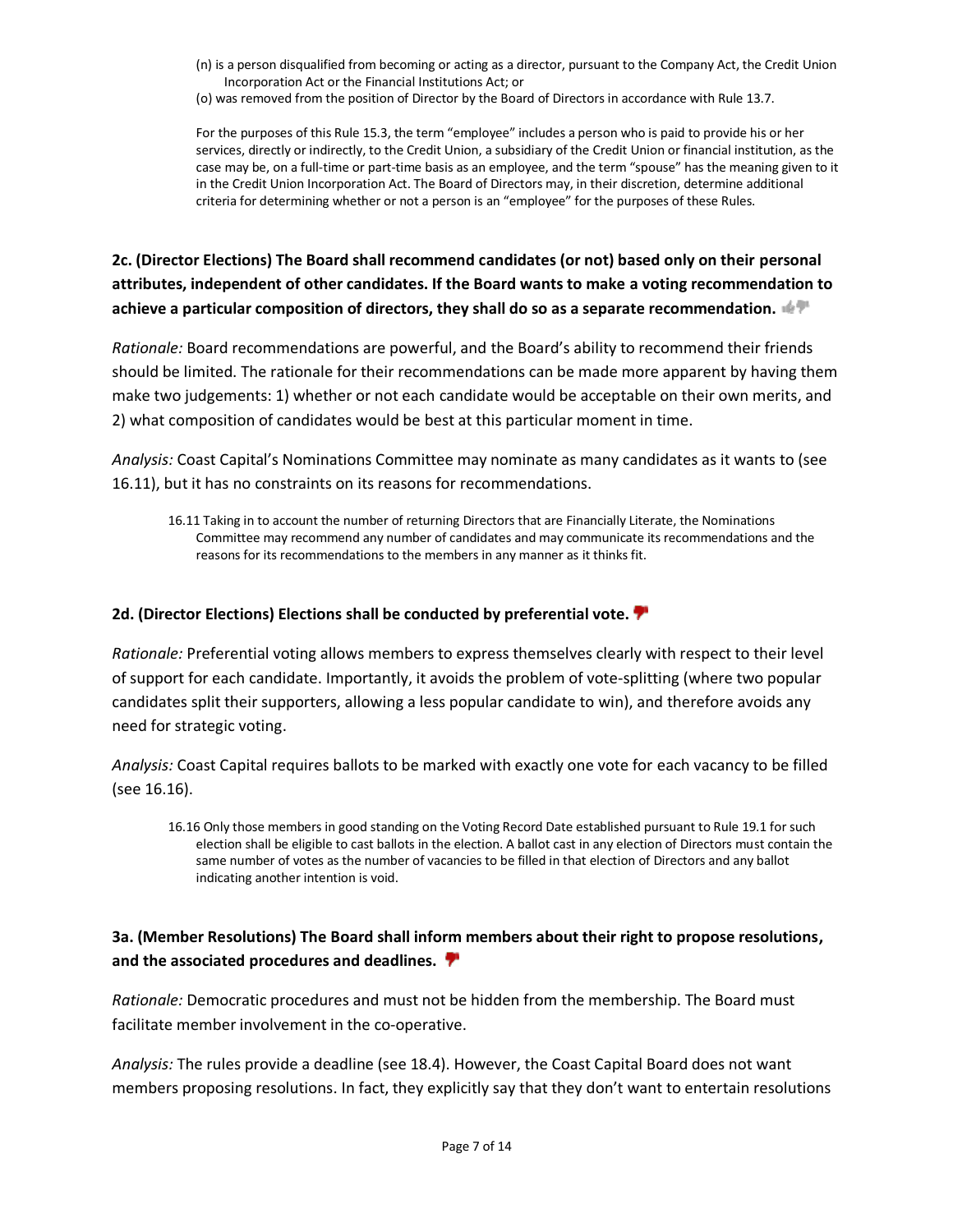from members, although to their credit, they say that they'll follow the law (see 18.10). Provincial law requires Coast Capital to bring a resolution to the membership when the resolution is signed by at least 300 signatures (see Credit Union Incorporation Act §77).

- 18.4 Unless the resolution is submitted by the Board of Directors, in order for an ordinary or special resolution to be eligible for consideration by members at an Annual General Meeting it must be submitted to the Board of Directors for review and consideration at least 90 days prior to the Annual General Meeting and the Board of Directors, at its discretion, shall determine whether the resolution shall be submitted to the members for consideration at the Annual General Meeting.
- 18.10 Except for special resolutions proposed by the Board of Directors, no special resolution shall be considered or voted on at a general meeting of the Credit Union unless proposed for consideration by proposal or requisition in accordance with the provisions of the Credit Union Incorporation Act, in which case the Board of Directors shall adhere to the Credit Union Incorporation Act in dealing with such proposal or requisition.

Credit Union Incorporation Act:

- 77 (1) By requisition signed by not less than 5% in number of the members or 300 members, whichever is the lesser, members of a credit union may propose a special resolution for consideration at a general meeting.
	- (2) Section 76 applies in respect of a proposed special resolution under this section.

### **3b. (Member Resolutions) A member's ability to propose a resolution shall not be subject to subjective judgement.**

*Rationale:* The proposal of a resolution must satisfy any objective requirements stated in the co-operative's rules. However, the rules must not give the current Board enough flexibility to disqualify resolutions that they don't like.

*Analysis:* Coast Capital's Rules permit the Board to veto any resolution (see 18.4). See 3a for a full account of the restrictions imposed by the Board.

18.4 Unless the resolution is submitted by the Board of Directors, in order for an ordinary or special resolution to be eligible for consideration by members at an Annual General Meeting it must be submitted to the Board of Directors for review and consideration at least 90 days prior to the Annual General Meeting and the Board of Directors, at its discretion, shall determine whether the resolution shall be submitted to the members for consideration at the Annual General Meeting.

# **4a. (Campaigns) For elections, the Board shall inform candidates about how to make their policy platforms known to other members.**

*Rationale:* Democratic procedures and must not be hidden from the membership. The Board must facilitate member involvement in the co-operative.

*Analysis:* Coast Capital has no rules in this regard (although the 2014 Campaign Regulations contain policy in this regard).

#### **4b. (Campaigns) For member resolutions, the Board shall inform members about how to make their supporting statements known to other members.**

*Rationale:* Democratic procedures and must not be hidden from the membership. The Board must facilitate member involvement in the co-operative.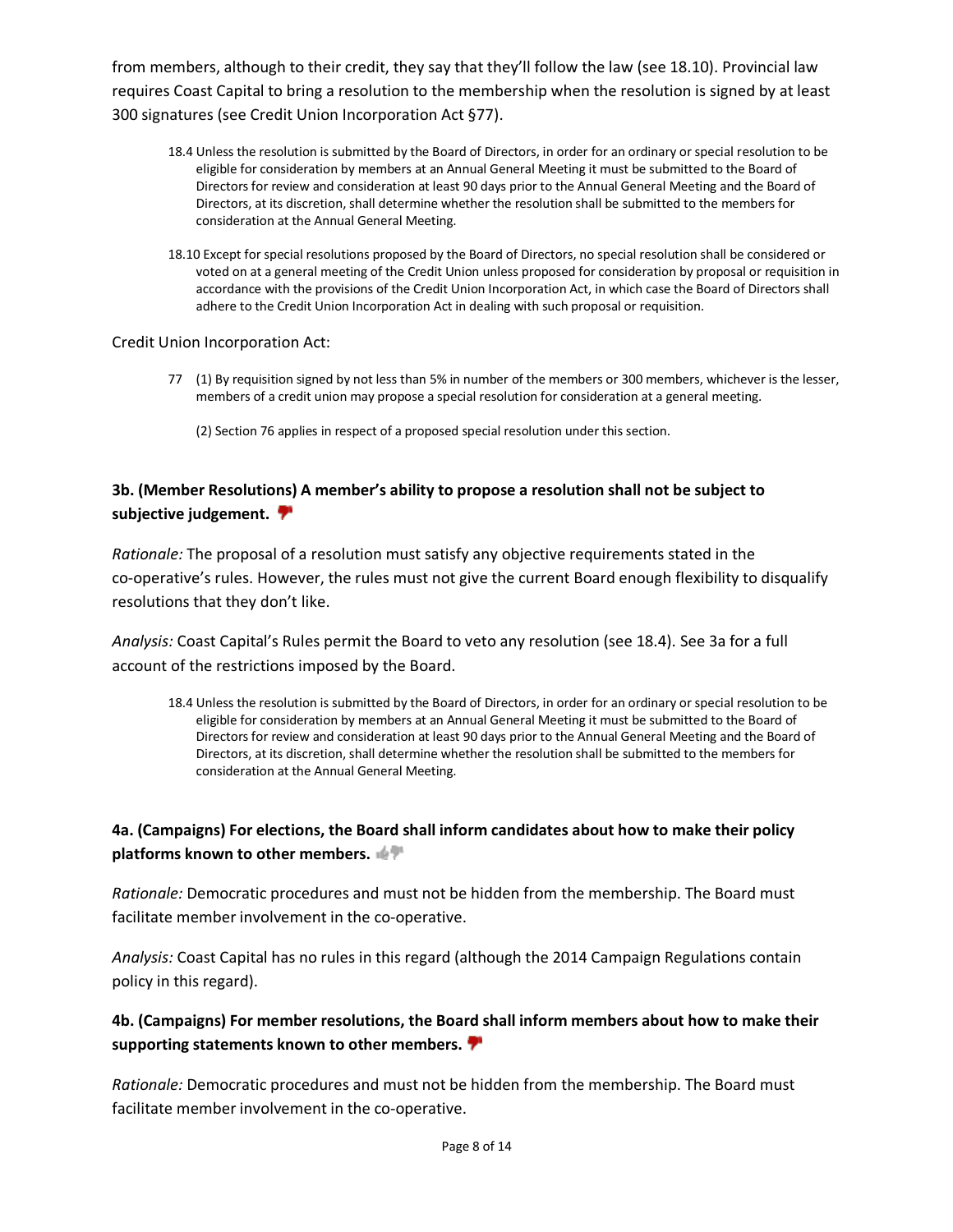*Analysis:* Coast Capital has no rules in this regard, except for the following: After a special resolution has passed, the Board can call for an affirmation vote (see 18.7), for which their procedure does not allow for member involvement (see 18.8).

- 18.7 The Board of Directors may within seven days after any general meeting at which a resolution has been adopted by the requisite majority determine to refer the resolution to the membership for affirmation and the resolution shall be of no force and effect unless affirmed.
- 18.8 Where the Directors make a determination to submit a resolution adopted at any general meeting to the members for affirmation as provided in Rule 18.7, the Directors may determine that voting may be by mail ballot, ballot at a branch office of the Credit Union or via electronic means, or any combination of these methods, and shall within 180 days of the general meeting at which the resolution was adopted give to each member who is a member in good standing at the date of that meeting:
	- (a) a notice containing a brief statement of the action taken by the membership, the determination taken by the Directors to refer the resolution to the membership for affirmation and the reason of the Board of Directors for referring the resolution to the members for affirmation;
	- (b) a ballot containing provision for a vote for or against the affirmation of the resolution;
	- (c) clear and precise instructions for casting the ballot and the return thereof specifying the date by which the ballot must be returned to the Credit Union which date must not be less than 14 days after the giving of the notice referred to in Rule 18.8(a); and
	- (d) such other materials as the Board of Directors deems necessary or advisable in connection with the balloting.

#### **4c. (Campaigns) The Board shall inform whenever it advocates.**

*Rationale:* The Board must obtain the informed consent of the membership on any matter that is up for a vote. That is, it must educate members, rather than attempting to persuade them through propaganda. However, individual members of the board, when it's clear that they are speaking as individuals, do not have this same burden.

*Analysis:* Coast Capital has no rules in this regard.

# **4d. (Campaigns) Members shall be permitted to seek endorsements and alliances in their campaigns.**  动产

*Rationale:* The Board must not interfere in members' ability to organize and communicate in ways that the Board might consider threatening to their power.

*Analysis:* Coast Capital has no rules in this regard. (But it does have policy: the 2014 Campaign Regulations strongly restrict how election candidates can communicate their policy platforms to members).

#### **5a. (Voting) Voting shall not start for at least 14 days from the time that members are informed of the available options, and voting shall remain open for at least 14 days.**

*Rationale:* The voting process must facilitate members who want to organize *against* another member's (or the Board's) election platform or resolution proposal. A meaningful time period must be permitted for discussion (e.g., before anybody commits their vote by mail).

*Analysis:* Coast Capital has some rules in this regard. For elections, voting must be open for at least 14 days (see 16.15). For affirmation votes, voting must be open for 14 days (see 18.8c).

<sup>16.15</sup> Where the number of qualified persons nominated for the offices for which the election is to be held is in excess of the vacancies to be filled, having regard to any residency requirements established pursuant to Rule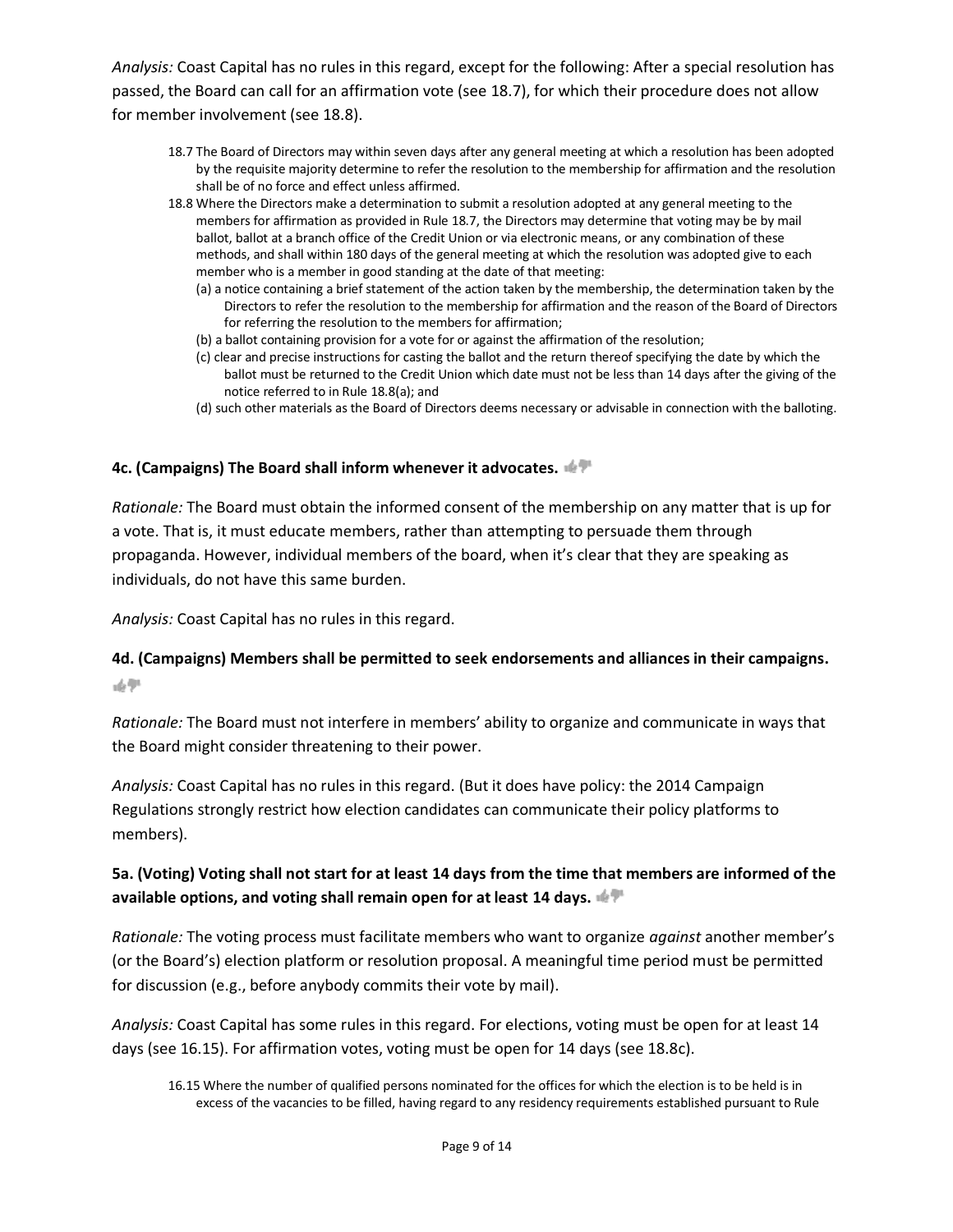13.3, an election shall be held before the next Annual General Meeting to fill the vacancies. Where an election is to be held, the Nominations Committee shall make available to all members of the Credit Union entitled to vote, in sufficient time so as to provide the members at least 18 days notice (having regard to section 78(5) of the Credit Union Incorporation Act), such information regarding the dates of the election, candidates ( and for greater certainty, the Nominations Committee may include more information about recommended candidates), voting eligibility, balloting (including instructions for casting ballots) and any such other information and materials as prescribed and determined appropriate by the Nominations Committee in its sole and unfettered discretion.

- 18.8 Where the Directors make a determination to submit a resolution adopted at any general meeting to the members for affirmation as provided in Rule 18.7, the Directors may determine that voting may be by mail ballot, ballot at a branch office of the Credit Union or via electronic means, or any combination of these methods, and shall within 180 days of the general meeting at which the resolution was adopted give to each member who is a member in good standing at the date of that meeting:
	- (a) a notice containing a brief statement of the action taken by the membership, the determination taken by the Directors to refer the resolution to the membership for affirmation and the reason of the Board of Directors for referring the resolution to the members for affirmation;
	- (b) a ballot containing provision for a vote for or against the affirmation of the resolution;
	- (c) clear and precise instructions for casting the ballot and the return thereof specifying the date by which the ballot must be returned to the Credit Union which date must not be less than 14 days after the giving of the notice referred to in Rule 18.8(a); and
	- (d) such other materials as the Board of Directors deems necessary or advisable in connection with the balloting.

# **5b. (Voting) Members shall be permitted to change their vote prior to the close of voting, when their vote is cast online.**

*Rationale:* There is no drawback to allowing people to change an online vote, and this allows the full voting period to be utilized for discussion and advocacy, without penalizing anybody who casts an early vote online.

*Analysis:* Coast Capital has no rules in this regard.

# **5c. (Voting) The Board shall not facilitate uninformed voting, including by putting its voting recommendations on the ballot.**

*Rationale:* The Board must facilitate democracy, and uninformed votes are either random or are biased towards the Board's recommendations. The Board must not provide any incentive for voting beyond the satisfaction of participating in democracy. This includes charitable donations made on behalf of voters.

*Analysis:* Coast Capital has no rules in this regard. (But they have established a practice of putting recommendations on the ballots, and of offering charitable donations for each vote cast.)

#### **5d. (Voting) The Board shall not be redundant in communicating its voting recommendations.**

*Rationale:* The Board may provide recommendations to the membership, but it has an equal responsibility to provide unbiased information, and to provide recommendations without being domineering. One method to achieve this balance is to limit the Board's ability to repeat a biased message. This does not preclude the board from saying the same thing in different forums (because different forums might have different audiences) and at different times (because not everybody is always listening), but within each communication, advocacy must be limited.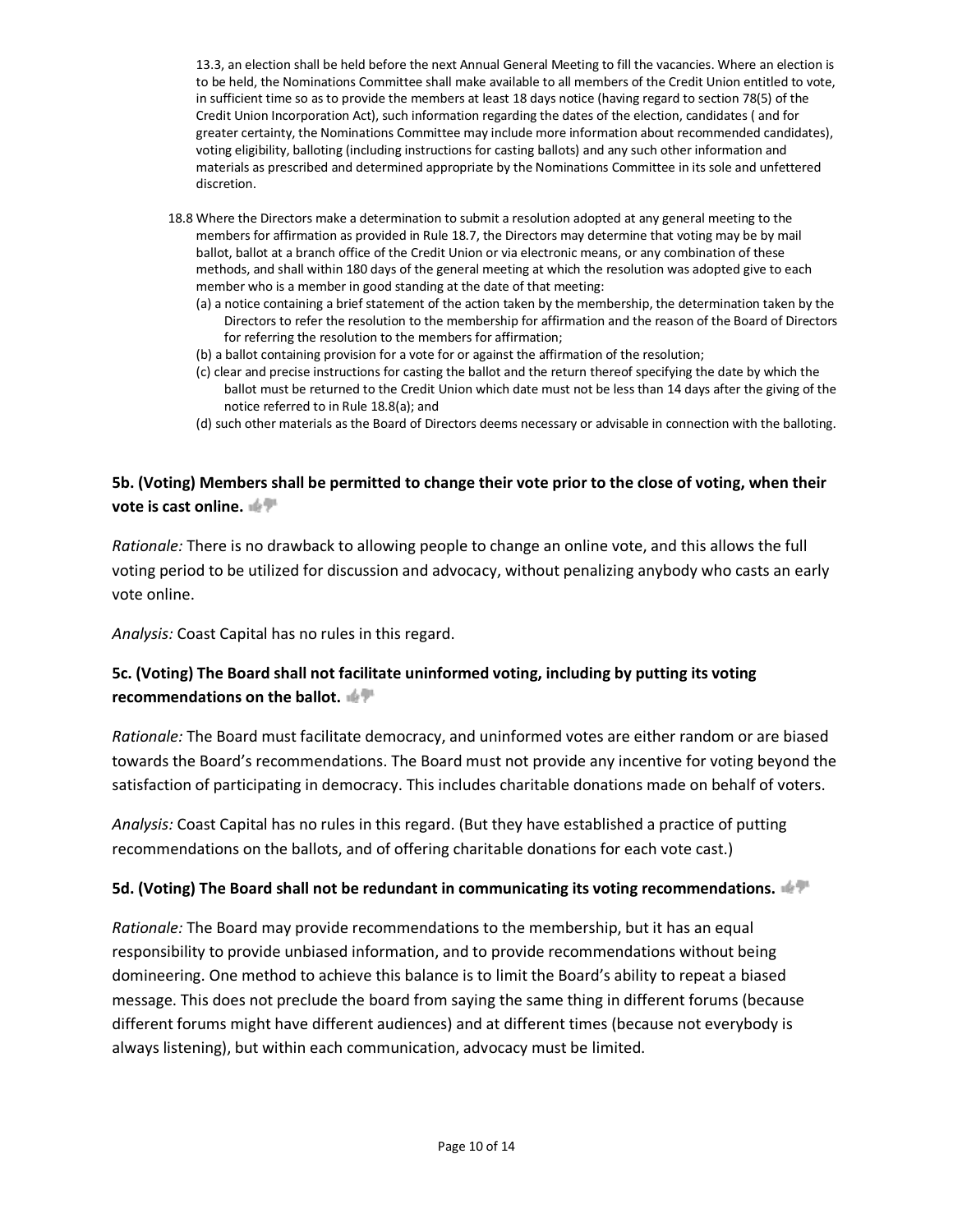*Analysis:* Coast Capital has no rules in this regard. (But the 2014 election and special-resolution votes demonstrate heavy-handed advocacy.)

#### **5e. (Voting) Any time they make voting recommendations, the Board shall help members to find information about other members' opinions.**

*Rationale:* The Board may provide recommendations to the membership, but per the Guiding Principle, it has an equal responsibility to facilitate discussion between members.

*Analysis:* Coast Capital has no rules in this regard.

#### **6a. (Communication) There shall be an online forum available to the membership year-round, dedicated to the discussion of the business of the co-operative.**

*Rationale:* Per the Guiding Principle, the Board has a duty to facilitate discussion among members.

*Analysis:* Coast Capital has no rules in this regard.

**6b. (Communication) For each director election and each resolution being voted on, members shall be able to see online the Board's recommendation, and the opinion of every member who wants to express an opinion.** 

*Rationale:* Per the Guiding Principle, the Board has a duty to facilitate the expression of opinions by members, and access to those opinions by members.

*Analysis:* Coast Capital has no rules in this regard.

# **6c. (Communication) Members shall be permitted to communicate with other members in any way they choose, including during campaigns.**

*Rationale:* The Board must not interfere in members' ability to organize and communicate. The co-operative should make free online communication the easiest and best way for members to communicate, thereby eliminating any advantage that money typically brings to political campaigns.

*Analysis:* Coast Capital has no rules in this regard. (But they do have policy: the 2014 Campaign Regulations greatly restrict how election candidates can communicate their policy platforms to the membership.)

# **7a. (Transparency) All information about the co-operative that is available to members, including historical information, shall be made available without impediment. Members shall be given the option to receive notification of changes to such information.**

*Rationale:* Per the Guiding Principle, the Board has a duty to inform the membership about the co-operative's business.

*Analysis:* Coast Capital has no rules in this regard.

**7b. (Transparency) The Board shall allow members to attend board meetings, in person and/or online.**語學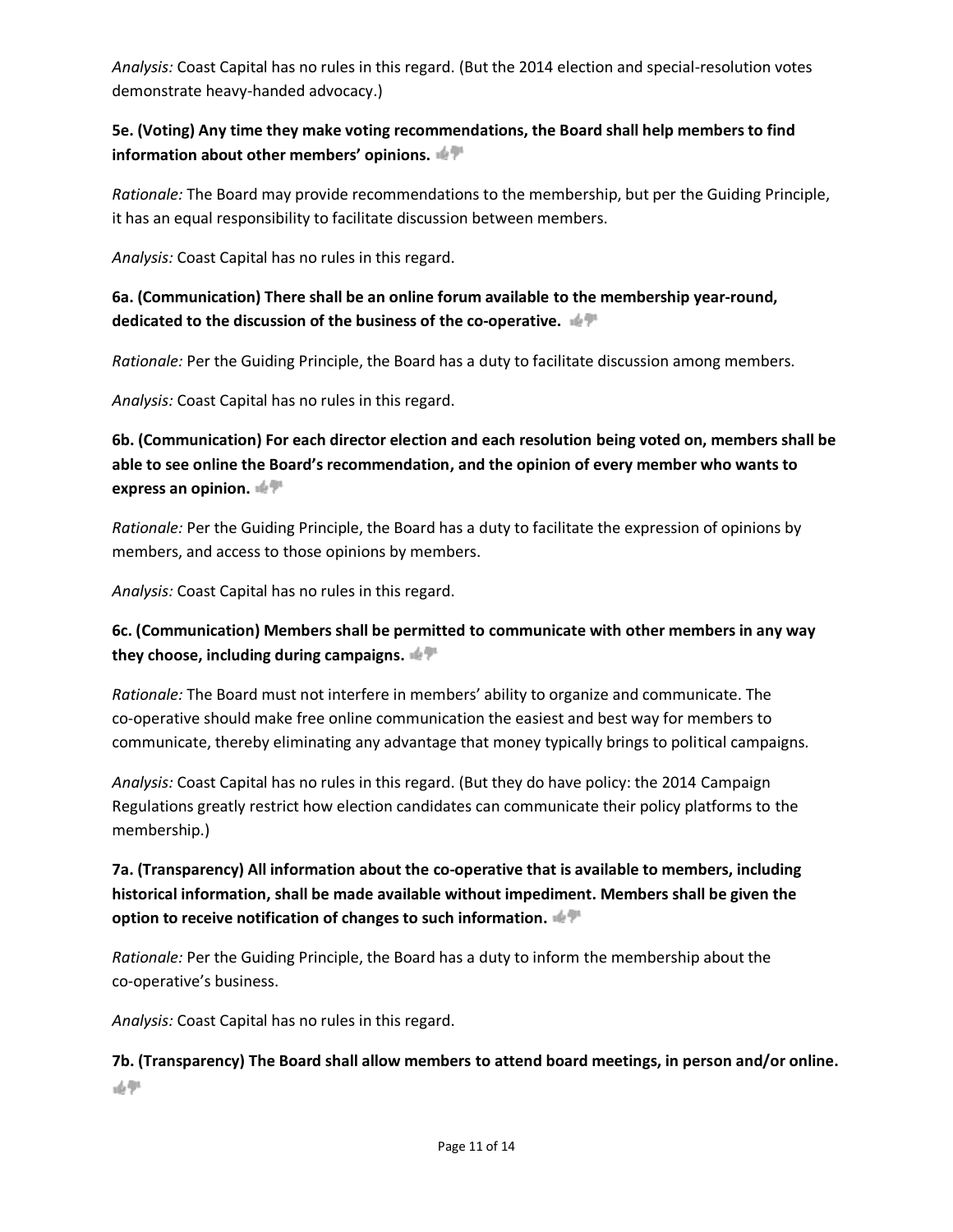*Rationale:* Per the Guiding Principle, the Board has a duty to inform the membership about the co-operative's business.

*Analysis:* Coast Capital has no rules in this regard.

# **7c. (Transparency) There shall be a publicly specified person or organization where whistleblowers can report problems with the co-operative, that protects the whistleblowers and reports problems to the membership in due course.**

*Rationale:* The first people to know about organizational problems are the people who work there—who have direct experience. A reporting mechanism must be provided that can function even when there is a problem with the day-to-day reporting mechanisms.

*Analysis:* The *Safe Disclosure and Transparency* corporate policy deals with this subject matter. However, this is a policy, not a rule.

# **8a. (Further Democratic Conduct) No rule or policy shall prohibit or penalize the civil expression of opinions by any member about matters relating to the co-operative.**

*Rationale:* Per the Guiding Principle, the Board has an duty to facilitate communication among members, not to inhibit it.

*Analysis:* Coast Capital has no rules in this regard. (But it does have policy: the 2014 Campaign Regulations impose penalties for campaigning.)

# **8b. (Further Democratic Conduct) To remove a director from office shall require a vote of the membership.**

*Rationale:* Directors should be protected from being removed from office based on a difference of opinion. Directors are elected by the membership and should not be removed from office unless the remainder of the Board has made a persuasive argument to the membership.

*Analysis:* Coast Capital's rules allow a director to be removed by a 2/3 majority of the other directors (see 13.7).

- 13.7 At any time the Conduct Review Committee may review any Director's actions in order to make a determination (a "Determination") that the Director:
	- (a) breached or violated these Rules, the Conflict of Interest Policy, the Code of Conduct and Ethics for Directors, or any such other codes and policies as that Director may become subject to as a Director of the Credit Union from time to time;
	- (b) breached the confidentiality of any proceedings, deliberations, or information of the Board of Directors;
	- (c) failed to meet the standards for Directors set out in the Performance Standards Policy for Directors; or

(d) when a candidate for election as a Director, the Director violated the Campaign Regulations or these Rules. The Director will be provided the opportunity to address the Conduct Review Committee prior to a Determination under this Rule 13.7. In the event that the Conduct Review Committee has made a Determination regarding a particular Director, that Director may be removed as a Director by a resolution passed by not less than 2/3 of the remaining Directors. The Director will be provided the opportunity to address the Board of Directors prior to a vote under this Rule 13.7.

**8c. (Further Democratic Conduct) To expel a member from the co-operative shall require that the member be given the option to appeal to a vote of the membership.**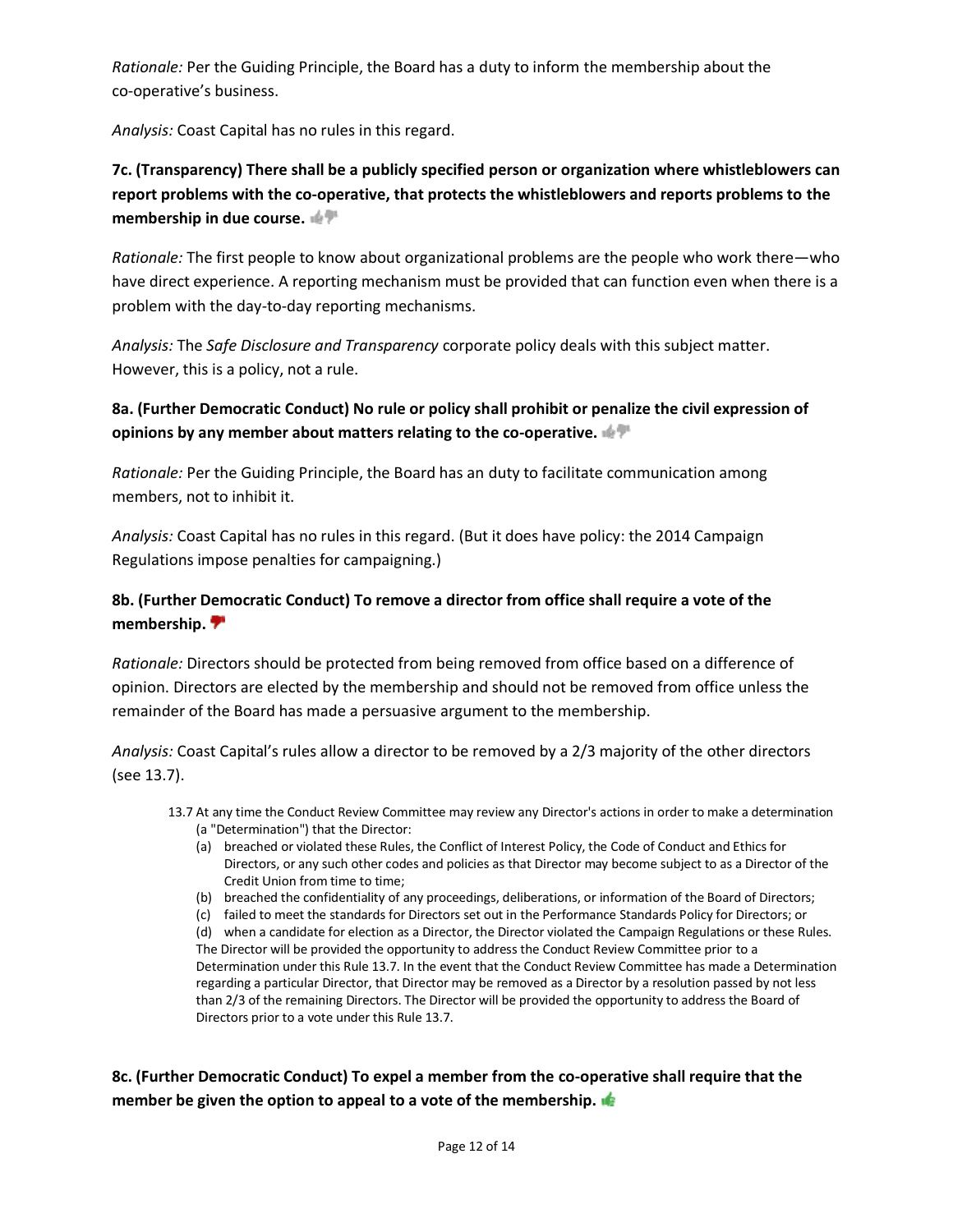*Rationale:* Members should be protected from expulsion from the co-operative based only on a difference of opinion with the Board.

*Analysis:* Coast Capital defers to the Credit Union Incorporation Act on this matter (see 2.1). The Credit Union Incorporation act says that a member cannot be expelled from the co-op by the Board alone, without the member's option to appeal to a members' vote (see §48, paragraphs 6 and 7). If a member thinks they're being targeted without a valid reason (e.g., for political reasons), they can make their case to the membership at large.

2.1 A member may withdraw from membership, and the membership of any person may be terminated in accordance with the Credit Union Incorporation Act.

The Credit Union Incorporation Act:

- 48 (1) In this section, "stabilization authority" means the central credit union designated as the stabilization authority under section 282 of the Financial Institutions Act.
	- (2) The only way by which the directors of a credit union, other than the stabilization authority, may terminate a person's membership in the credit union is by resolution of the directors,
		- (a) requiring a majority of 3/4 of all the directors, and (b) passed at a meeting of the directors.
	- (3) The only way by which the directors of the stabilization authority may terminate a person's membership in the stabilization authority is by resolution of the directors,
		- (a) requiring approval by all the directors, and
		- (b) passed at a meeting of the directors.
	- (4) A person whose membership is proposed to be terminated by a resolution of the directors is entitled to at least 7 days' notice of the meeting at which the resolution is to be considered, together with a statement of the grounds for termination, and the person may appear, either personally or by or with an agent or counsel, to make submissions at the meeting.
	- (5) Within 7 days after the date on which the resolution referred to in subsection (2) or (3) is passed by the required majority, the credit union must give written notice of the resolution to the person whose membership is terminated.
	- (6) A person whose membership is terminated under subsection (2) or (3) may appeal the decision of the directors at the next general meeting of the credit union by delivering a written notice of appeal to the credit union within 7 days after receiving notice under subsection (5).
	- (7) A person who, within the time limited by subsection (6), appeals the termination of the person's membership, despite the resolution of the directors terminating the membership, continues to be a member of the credit union unless the members at the general meeting to which the appeal is brought confirm the termination of the person's membership by a resolution requiring a simple majority or, if provided by the rules, a greater majority.

The 7-day time limit seems unjustly short, especially if the credit union were not to provide notice of this requirement.

**8d. (Further Democratic Conduct) When rule changes are proposed that pertain to the Guiding Principle, the board shall disclose the ways in which the power of members might be reduced, and each change shall be voted on individually by the membership.**

*Rationale:* Per the Guiding Principle, the Board has a duty to educate the membership about the principles of democracy, and to facilitate meaningful decisions. Combining independent issues into a single vote can be a tactic to achieve compromise, and the membership should not be forced by the Board to compromise.

*Analysis:* Coast Capital has no rules in this regard.